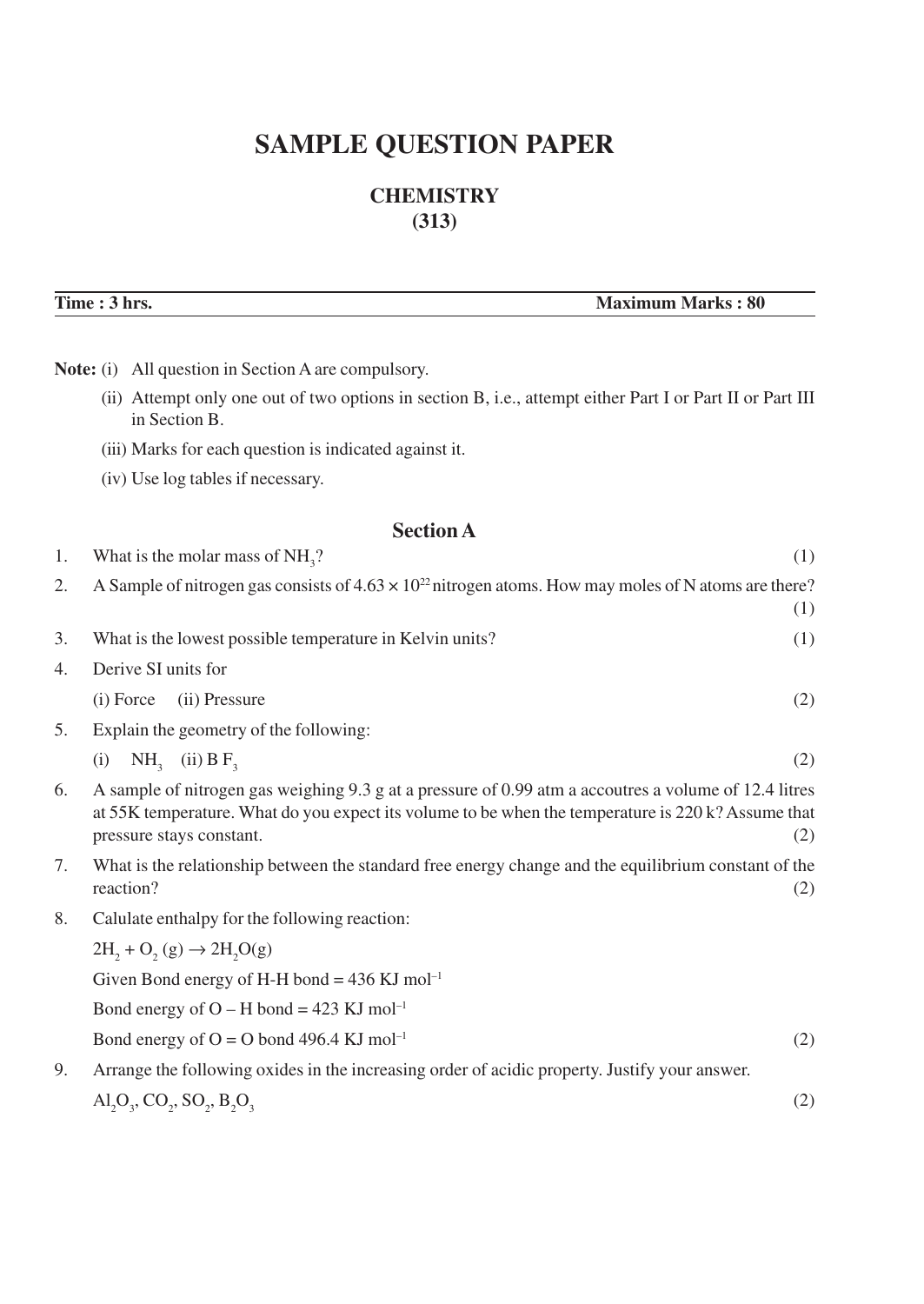- 10. Draw the structure of the following:
	- $(i)$  H<sub>3</sub> PO<sub>3</sub>  $PO_3$  (ii)  $P_4 O_{10}$  $(iii)$   $H_2S_2$  $O_3$  (iv) ClO<sub>2</sub> (4)
- 11. Explain the following giving suitable reasons
	- (i) BF<sub>3</sub> is weaker lewis acid as compared to BCl<sub>3</sub>
	- (ii)  $\text{CCl}_4$  does not hydrolyse but  $\text{SCl}_4$  does.
	- (iii)  $N_2$  is inert at room temperature.
	- (iv)  $SF_4$  is known but  $SCI_6$ is not.  $(4)$
- 12. (i) What is le Chatelier's principle?
	- (ii) For the following reaction:
		- $C_2H_4(g) + I_2(g) \rightarrow C_2H_4I_2(g)$

the rate of recation is rate = K  $[C_2H_4(g)/I_2(g)]^{3/2}$ 

- (a) What is the order of the reaction with respect to each reactant?
- (b) What is the overall order of the reaction?
- (c) What is the unit of K, if the concentrations are measured in mol  $dm^{-3}$  sec<sup>-1</sup>? (4)
- 13. A cell is set up between Cr and Cu electrodes
	- (a)  $Cr(s)$   $Cr^{3+}$  (aq)  $\parallel Cu^{2+}$  (aq)  $\parallel Cu(s)$

If the two lalf cells work under standard conditions, calculate the e.m.f. of the cell.

 $E^{\circ}$  Cr<sup>3+</sup>l Cr = -0.74 V ;  $E^{\circ}$  Cu<sup>2+</sup>l Cu = +0.34 V

(b) Calculate  $K_p$  for the reaction COCl<sub>2</sub> CO + Cl<sub>2</sub> in atom and Nm<sup>-2</sup>, The equilibrium partial pressure of COCl<sub>2</sub>, CO and Cl<sub>2</sub> are 0.20, 0.16 and 0.26 atm. respectively. (1 atm = 101300 Nm<sup>-2</sup>)

(4)

- 14. (a) Write down ideal gas equation.
	- (b) Give three different values of R in the ideal gas equation. (4)
- 15. (a) Write the IUPAC names of the following organic compoumds :

\n
$$
\text{CH}_3
$$
  
\n $\text{CH}_3 - \text{C} - \text{CH}_3$   
\n $\text{OH}$   
\n $\text{CH}_3$   
\n $\text{CH}_3$   
\n $\text{CH}_3 - \text{CH}_2 - \text{CH}_2 - \text{COOH}$   
\n $\text{CH}_3$ \n

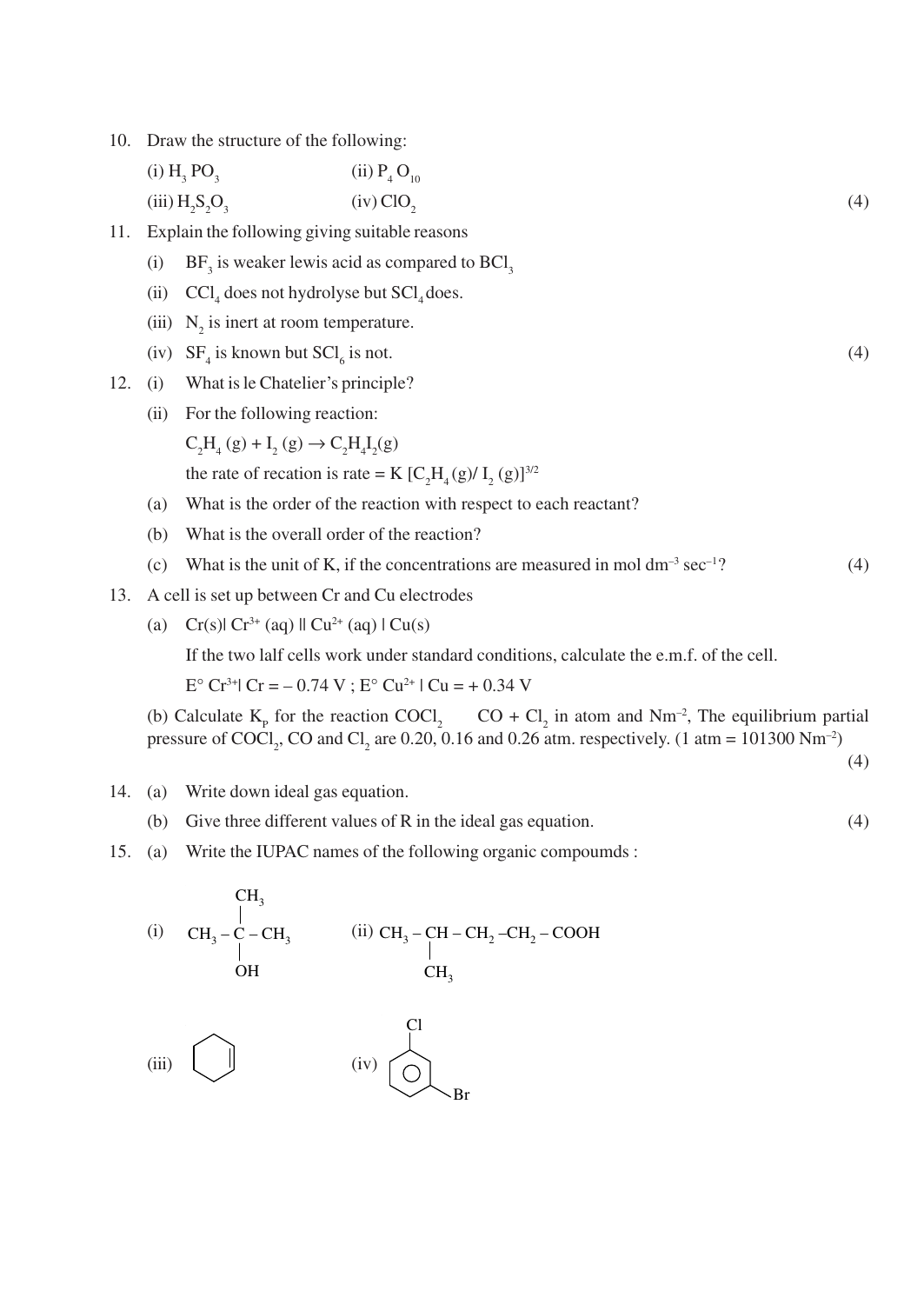(b) Define the following (any two only)

| (i) Electrophiles | (ii) Nucleophiles |  |
|-------------------|-------------------|--|
| (iii) Catenation  | (iv) Isomerism    |  |

- 16. (a) What is electrovalent bond? Explain the term lattice energy as applied to ionic crystal How is enthalpy of formation of NaCl calculated, using Born Habeis cycle?
	- (b) Why is sigma bond stronger than  $\pi$  bond? (4)
- 17. (a) 0.0663g of an organic compound on combustion geve 0.621 g of  $CO_2$  and 0.0381g of H<sub>2</sub>O. st also
	- (b) What is the ratio of the mass of orygen that combines with 1.0g Carbon in carbon monoxide and carbon dioxide? (4)
- 18. (a) Write de Broglic expression.
	- (b) Write down Balmer formula and explain the terms imrowed, what is the wavelength of the light emitted when the electron in a hydrogen atom jumps from  $N_2 = 4$  to  $N_1 = 1$  levels?

 $(Rydberg Constant R = 109677 cm^{-1})$  (6)

$$
(6)
$$

19. Define 'Entropy. what are its SI units?

Predict giving reasons, the sign of entropy change,  $\Delta S$  for the following reaction:

 $2SO_3(g) \to 2SO_2(g) + O_2(g)$ 

What is the significance of the term  $T \Delta S$  in  $\Delta G = \Delta H - T \Delta S$ ?

(b) The heat evolved in the combustion of glucose is shown in the following equation:

 $C_6$  H<sub>12</sub> O<sub>6</sub> (s) + 60<sub>2</sub> (g)  $\rightarrow$  6 CO<sub>2</sub> (g) + 6H<sub>2</sub>O (l)  $\Delta$  H = - 2840 KJ

How much energy will be required for production of 1.08 g of glucose?

(Molar mass of glucose =  $180 \text{ g mol}^{-1}$ ) (6)

- 20. (a) Explain with the help of the relevant structural changes, the stronger acidic character of Phenol than alcohols
	- (b) Identify the products A, B, and C the following reaction :

$$
CH_3CHO \xrightarrow{NaOH} A \xrightarrow{NaOH(CaO)} B \xrightarrow{Cl_2/h\nu} C
$$
 (6)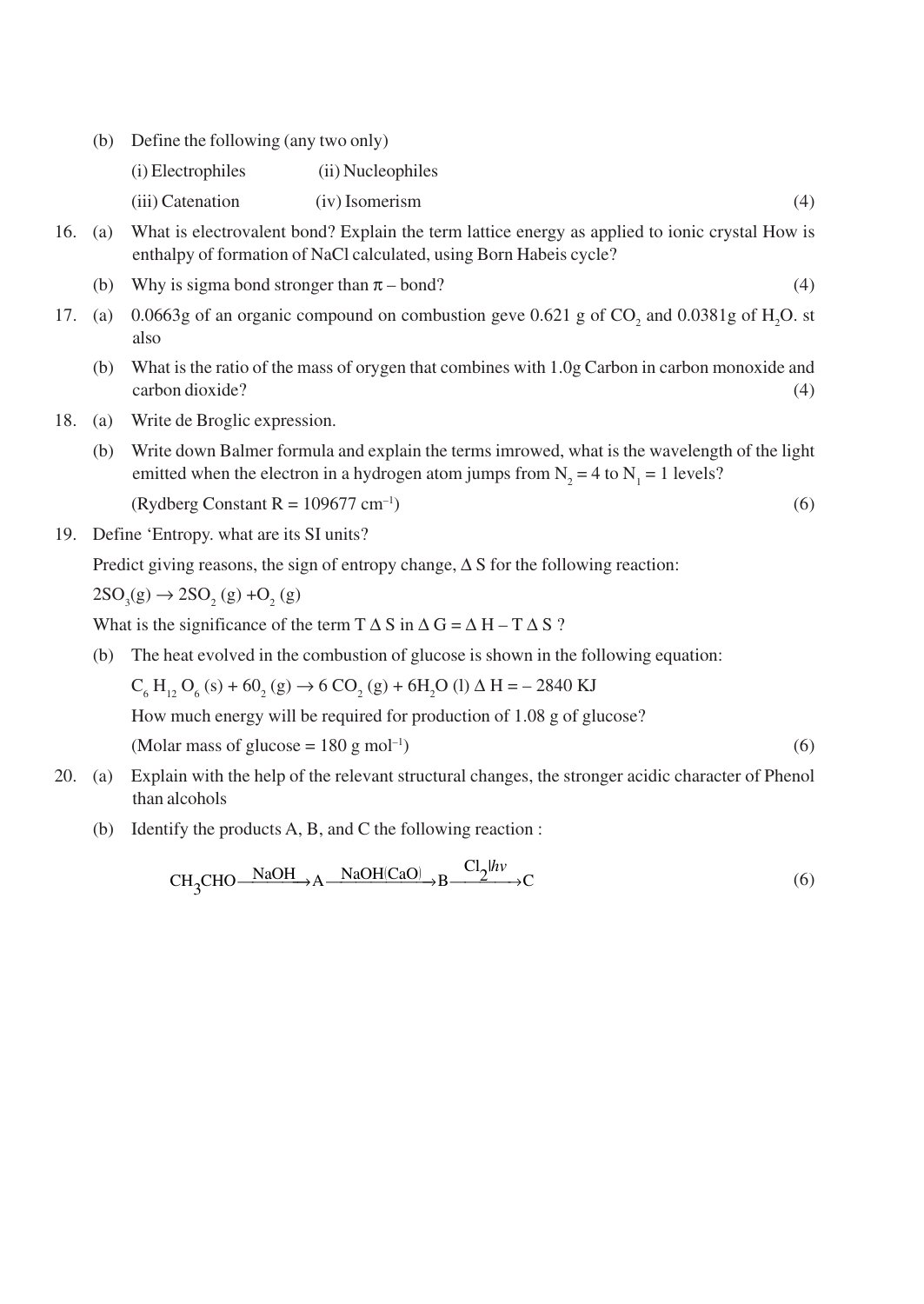### **Section - B**

### **PART-I (ENVIRONMENTAL CHEMISTRY)**

- 1. (a) Define any Two of the following terms
- (i) Pollutant (ii) Biosphere (iii) Eutrophication (iv) Biological oxygen Demand (BOD) (2) (b) List four effects of acid rain (2) 2. Describe with the help of diagram the three stages of treatment of waste water (6) 3. How does carbon get into the environment from dead organic mater. (1)
- 4. Show diagrammatically how heavy metals enter into the echo system. (2)
- 5. The increase in concertration of accumulated toxic chemicals as one goes higher in the food chain is termed as Bio magnification. Draw an appropriate food chain consisting of Mosquito, Marshy plant,

Bird and fish and also label these components as producer, Primary consumer, Secondary consumer and tertiary consumer, showing in increase in concentration of toxic chemicals. (2)

## **PART-II (CHEMISTRY AND INDUSTRY)**

1. Define any Four of the following :

Dyes, Drugs medicines, paints, mother glass

Petrochemicals, Polymerisation, (4)

- 2. (a) Distinguish between thermoplastic and thermosetting polymers (4)
	- (b) Differentiate between analgesics and antipyretics
	- (c) Differentiate between antiseptics and disinfectants (2)
- 3. What do you understand by Reinforced concrete Construction (RCC). (1)
- 4. Each of the following monomer polymerises to give different product. Show the formation of the polymer

products by using the 3 monomer units each. (2)

$$
\begin{array}{ccc}\n\text{CH}_3 & & \text{CH}_3 \\
\mid & \mid & \text{CH}_2 = \text{C} - \text{COOCH}_3 \\
\text{Cl} & & & \text{Cl}\n\end{array}
$$

5. Justify the superiority of Allopathic system of medicine over the alternative systems of medicine by giving atleast two advantages. (2)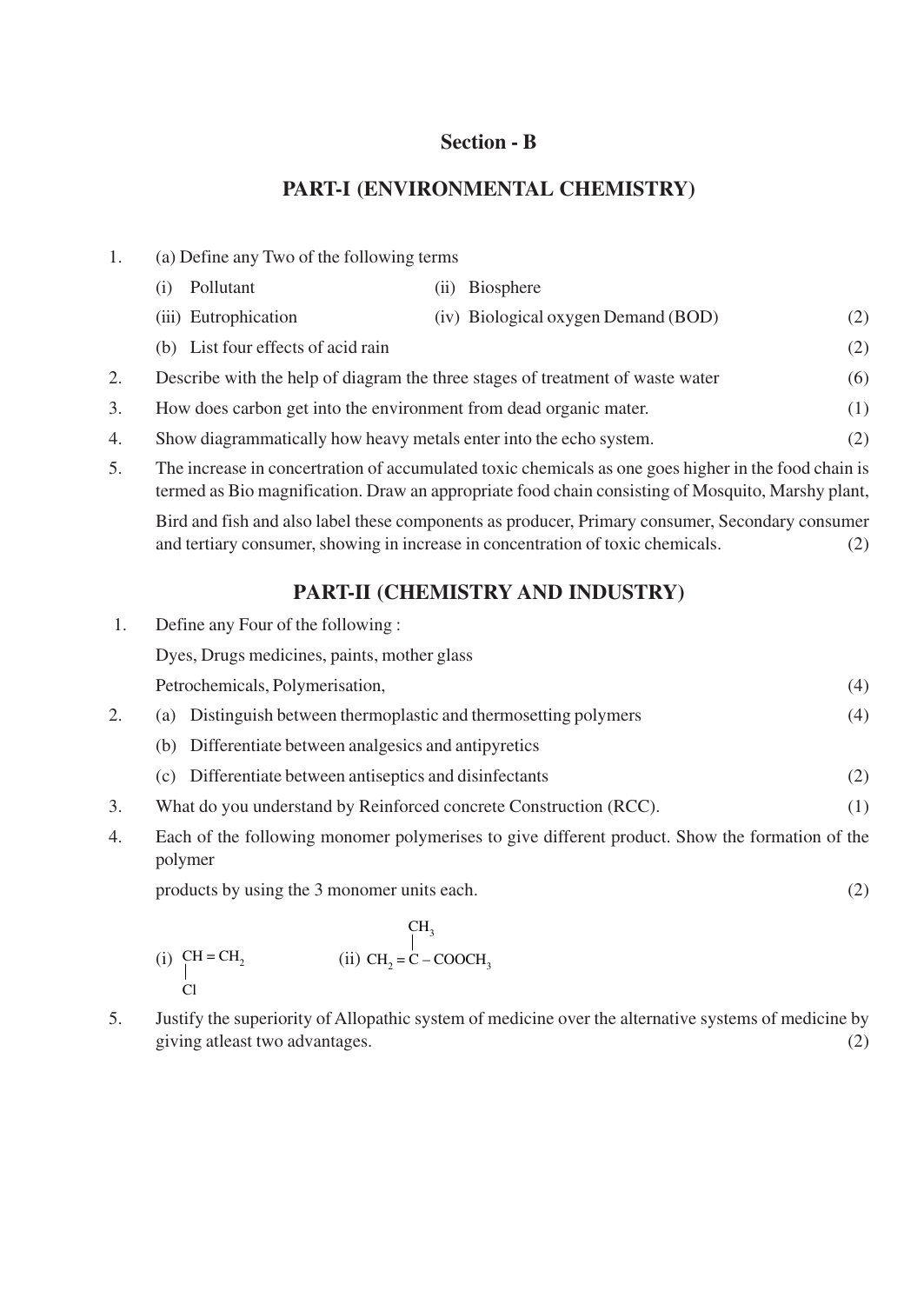# **MARKING SCHEME CHEMISTRY**

#### **Question No. Expected value points Distribution of Marks**

|                  | 1. The molar mass of $NH3$ is 17                                                                                      | $14 + 3 = 17$    |                                 | 1 mark                                 |
|------------------|-----------------------------------------------------------------------------------------------------------------------|------------------|---------------------------------|----------------------------------------|
| $\overline{2}$ . | $4.63 \times 10^{27}$ atom<br>$6.02\times10^{23}$ atoms/mol<br>0.0769 mol                                             |                  |                                 | $1/2$ mark<br>$1/2$ mark               |
|                  | If units are not given deduct $\frac{1}{2}$ mark                                                                      |                  |                                 |                                        |
| 3.               | Zero Kelvin                                                                                                           |                  |                                 | 1 mark                                 |
| 4.               | $(i)$ Force Mass $\times$ Accusation<br>(ii) Pressure Force / Area<br>(iii) $\text{Kg} \text{ m}^{-1} \text{ S}^{-2}$ |                  |                                 | $1/2$ mark<br>$1/2$ mark<br>$1/2$ mark |
| 5.               | (i) correct Geometry $\frac{1}{2}$                                                                                    |                  |                                 | $1/2$ mark                             |
|                  | Pyramid Shape $\frac{1}{2}$                                                                                           |                  |                                 | $1/2$ mark                             |
|                  | 6. $V_1 = 12.42, V = ?$ $\frac{V_1}{T_1} = \frac{V_2}{T_2}$<br>$T_1 = 55 \text{ k } T_2 = 220 \text{ k}$              |                  |                                 | 1 mark                                 |
|                  | $\frac{12.42}{55k} = \frac{V_2}{220k}$                                                                                |                  |                                 |                                        |
|                  | $V_2 = 4.92$                                                                                                          |                  |                                 | 1 mark                                 |
| 7.               | Correct relation                                                                                                      |                  |                                 | 2 mark                                 |
| 8.               | $2H - H$<br>$2 \times 436$                                                                                            | $O - O$<br>496.4 | $2H - O$<br>H<br>$4 \times 463$ | 1 mark                                 |
|                  | $\Delta H = 1852 - 1368.4 = 483.6$ K J                                                                                |                  |                                 | 1 mark                                 |
|                  | 9. $B_2O_3 > Al_2O_3 > CO_2 > SO_2$                                                                                   |                  |                                 | 1 mark                                 |
|                  | Justification<br>Large the Size of cation less acidic will be the oxide.                                              |                  |                                 | 1 mark                                 |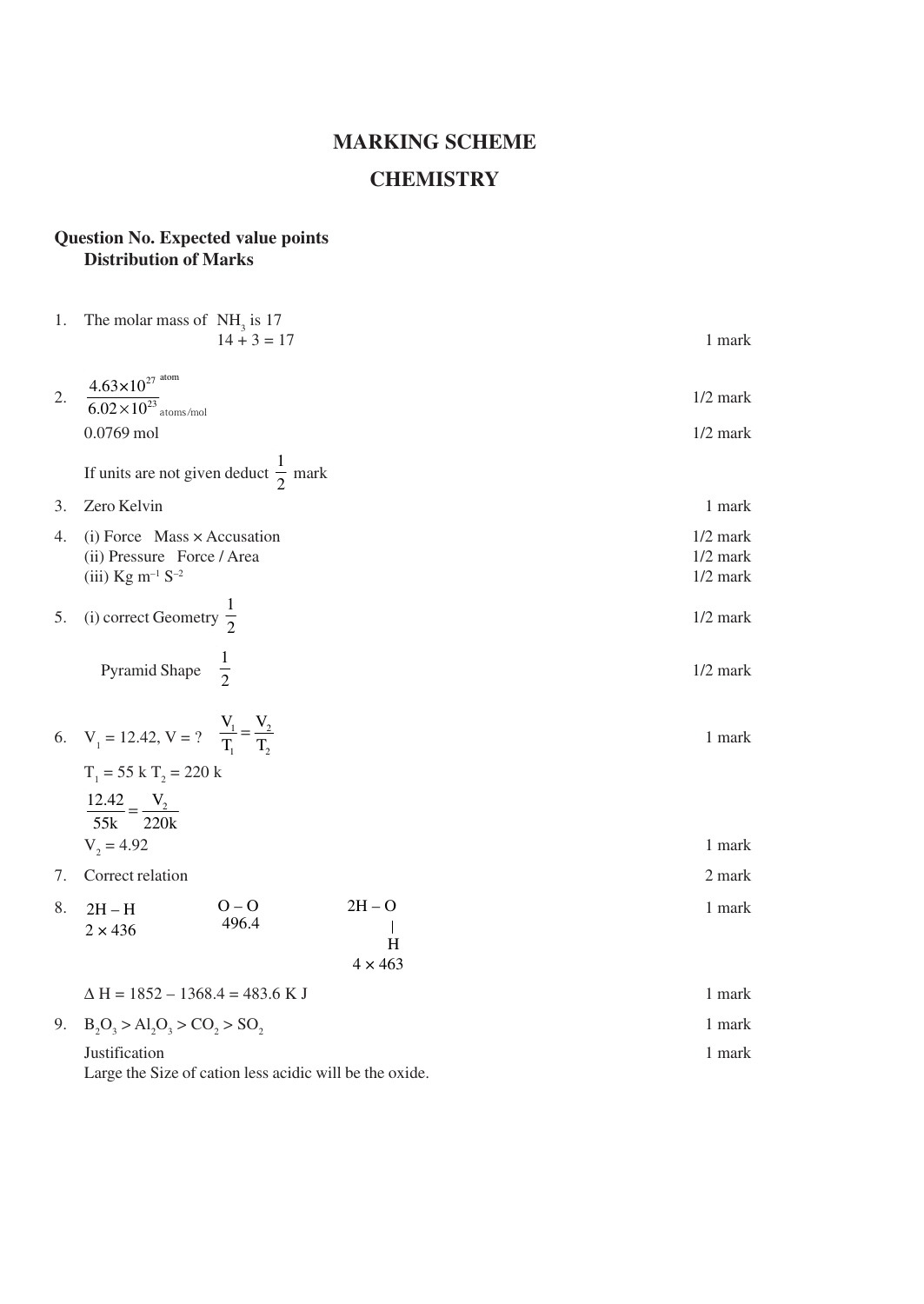#### 10. Correct Structure



- (ii) Due to absence of  $d$  orbital in C
- (iii) Dissociation energy is very high
- (iv) Due to larger size of Cl Six Cl can not be accommodated around S  $1 \times 4 = 4$  marks
- 12. (a) It states that when a system at equilibrium is disturbed by a change in concentration, Pressure or temperature, a net charge occurs in it in a direction that tends to decrease the disturbing factor.
	- (b) (i) First order with respect is  $C_2 H_4$  and 1.5 w. r. t.  $I_2$  1 mark

1 mark

(ii) The overall order of reaction is  $2 - 5$  1/2 mark

(iii) 
$$
x = \frac{\sec^{-1}}{(\text{mol dm}^{-3})^{3/2}}
$$
 1/2 mark

$$
= \text{mol}^{-3/2} \text{dm}^{9/2} \text{sec}^{-1}
$$
1 mark

deduct half mark if units are not given

13. (a) Anode reaction = Cr  $(S) \rightarrow Cr^{3+} + 3e^ Cathode = Cu^{2+}(ao) + 2 e^- \rightarrow Cu$ 

$$
E \text{ Cell} = E^{\circ} \text{ Cell} = 0.34 - (-0.74) = 1.08 \text{ V}
$$
1 mark

 $K_{\rm p}$  in atmosphere

$$
COCl2(g)
$$
 CO (g) + Cl<sub>2</sub>(g)

$$
K_{p} = \frac{P \text{ CO} \times \text{PC1}_{2}}{P \text{ CO Cl}_{2}} = \frac{(0.16 \text{ atm})(0.26 \text{ atm})}{(0.20 \text{ atm})}
$$
1 mark  
=  $\frac{0.16 \times 0.26}{0.20} = 0.21 \text{ atm}$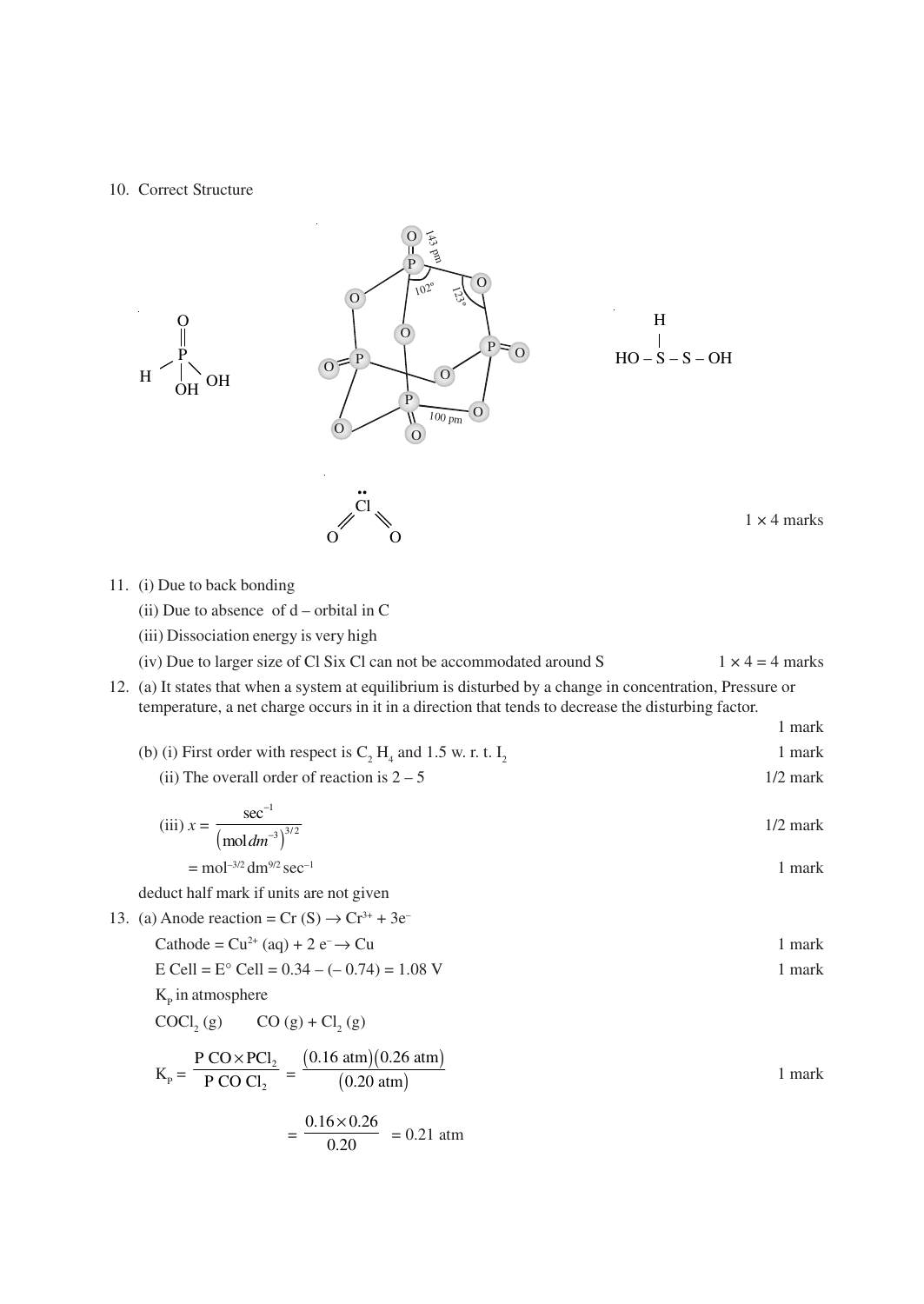(b)  $K_p$  in N m<sup>-2</sup>  $K_p = 0.21$  atm and 1 atm = 101 300N m<sup>-2</sup> ∴ K<sub>P</sub> = (0.21 atm) (101300 Nm<sup>-2</sup> atm<sup>-1</sup> = 21273 nm<sup>-2</sup> 1 mark 14. (a) V 1  $\alpha \frac{1}{P}$  at Constant temp. (Boyle's Law) V α T at Constant Pressure (Charles Law) V  $\alpha$  n at constant temp and pressure (Avogadro's Law) V  $\alpha$  n T/P or PV  $\alpha$  nT or  $PV = Constant \times nT$  $PV = n R T$  1/2 mark (b)  $R = 0.082057$  atm mol<sup>-1</sup> k<sup>-1</sup>  $R = 8.314 \times 10^7$  erg mol<sup>-1</sup> k<sup>-1</sup>  $R = 1.987 \times 10^7$  Cal mol<sup>-1</sup> k<sup>-1</sup>  $\frac{1}{2} \times 3 = 1\frac{1}{2}$  marks 15. (a) (i) 2–methyl propane–2 ol (ii) 4–methyl pentanoic acid (ii) Cyclohexene (iv) 3–bromo-chloro benzene  $4 \times \frac{1}{2} = 2$  marks (ii) An electrophile is positively charged species It is election setting, It attacks at position of high density. Examples  $H^+$  NO<sub>2</sub><sup>+</sup>, Ag<sup>+</sup> (iii) Nucleophile is a negatively charged species. It is nucleus seeking. It attacks a position of low election density examples OH–  $NO<sub>2</sub><sup>-</sup>$  etc. (iii) The property of linking of atoms of the same element with ano there to form chains or signs is known as catenation. (iv) The substance which have the same molecular formula but differ in their physical and Chemical properties are called isomers. This general phenomenon is known as isomerism.  $1 \times 2 = 2$  marks 16. (a) An electrovalent bond is formed when one or more electron from one atom gets completely transferred to another atom or atoms and each atom acquires a nearest noble gas Configuration. Lattice energy is the amount of energy released when one mole of the substance is formed from its ions e.g.  $\text{Na}^+(g)^+ \text{Cl}^-(g) \rightarrow \text{Na}^+ \text{Cl}^-(s) - \Delta \text{H}$  $\Delta H = -788.5 \text{ K J mol}^{-1}$  1/2 mark Born Haber Cycle  $\Delta H_f$  =  $\Delta H_s$  + I E +  $\Delta H_{diss}$  – E A +  $\Delta$  H Latter energy  $\Delta H f$  = Heat of formation 1<sup>1</sup>/<sub>2</sub> marks  $1 E \rightarrow 1$  ionization enthalpy  $\Delta$  Hdis  $\rightarrow$  Heat of dissociation  $EA \rightarrow$  Electron gain enthalpy  $\Delta H_{\text{lattice}} \rightarrow$  Lattice energy (b) α-bond is formed due end overlap  $\pi$ -bond is formed due is Side ways overlaping 1 mark 17. (a) % C =  $\frac{0.621 \times 12}{44 \times 0.00002} \times 100 = 25.54$  $44 \times 0.0663$  $\times 12$ <br> $\times 100 =$ ×  $\frac{25.54}{12}$  = 2.128 C = 1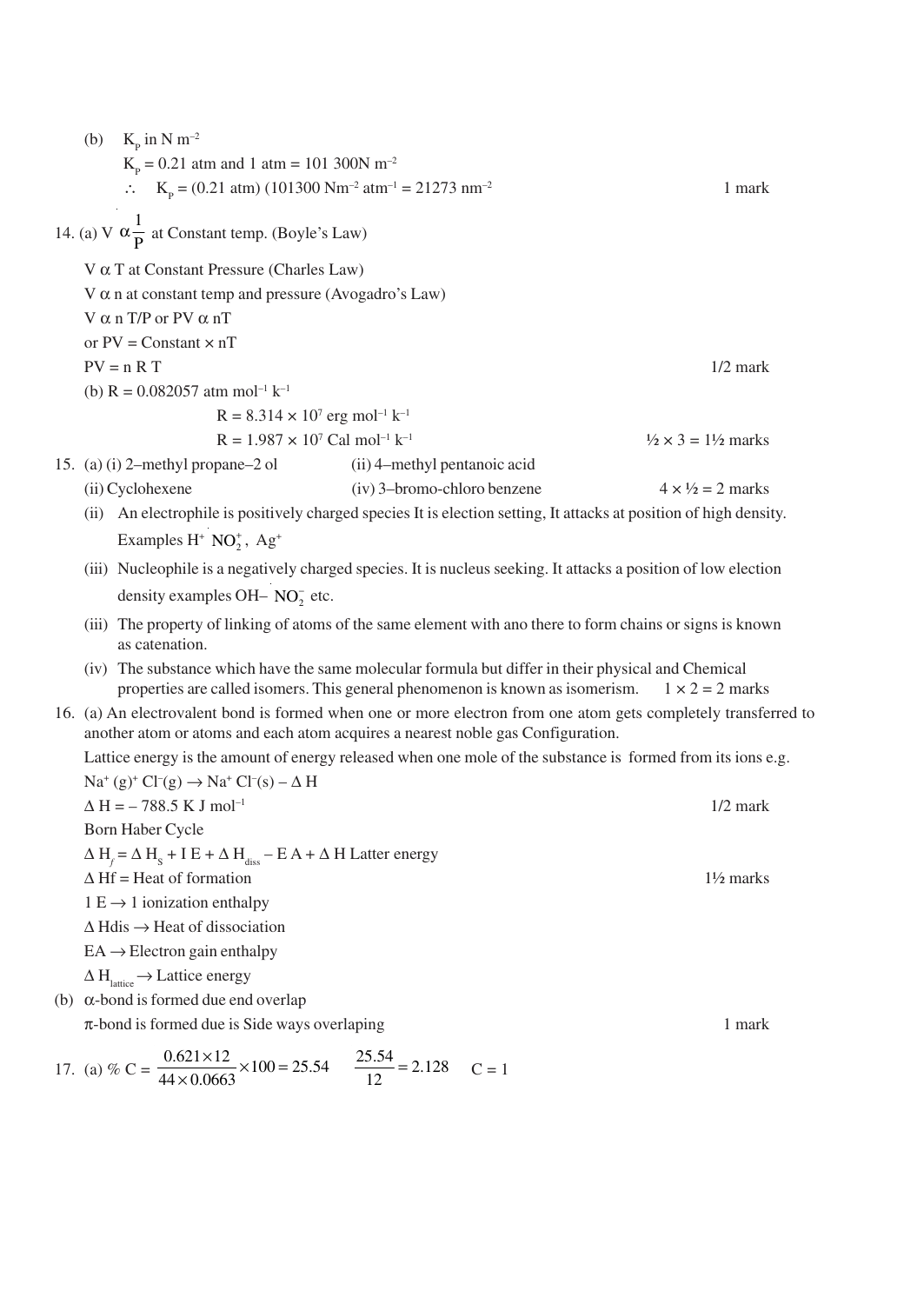% H = 
$$
\frac{0.6381 \times 2}{18 \times 0.0663}
$$
 = 6.38  $\frac{6.38}{1}$  = 6.38 H = 3

$$
\frac{68.1}{32} = 2.128
$$
 S = 1 3 marks

(b) CO = 4 : 3 CO2 = 8 : 3 1 mark *c*

18. (a) 
$$
E = hv
$$
  $v = \frac{v}{\lambda}$   
 $\lambda = \frac{h}{m}$  or  $\lambda = \frac{h}{n}$  1 mark

$$
\lambda = \frac{1}{mc} \text{ or } \lambda = \frac{1}{p}
$$
1 mark

(b) 
$$
v = \frac{1}{\lambda} = \left(n_1^2 - \frac{1}{n_2^2}\right)
$$
 1 mark

$$
= 109677 \left( \frac{1}{(1)^2} - \frac{1}{(2)^2} \right)
$$
  
= 109677 ×  $\frac{15}{16}$  = 102 822 Cm<sup>-1</sup>

$$
\lambda = \frac{1}{v} = \frac{1}{102822} = 9.7 \times 10^{-6} \text{cm} = 97 \text{ nm}
$$
1 mark

19. (a) The entropy is measure of disorder or randomness in a system. the greater the disorder in a system, the greater is the entropy of the system 1 mark  $SI \text{ unit} = J \text{ mol}^{-1} K^{-1}$  1/2 mark entropy decrease It  $\Delta S$  total is positive then section will be spontaneous  $\Delta G$  Syst = – T  $\Delta S$  univ 1/2 mark

(b) 
$$
1 \text{ mol} = -2840 \text{ K J}
$$
  
\n $180 = -2840 \text{ K J}$   
\n $1.08 = \frac{-2840}{180} \times 1.08 = \text{K J} = \Delta \text{ H}$   
\n $\Delta \text{ E} = \Delta \text{ H} - \Delta \text{ V}_{2q} \text{ RT}$   
\n $\Delta \text{ H} - \text{ O. R T} = \Delta \text{ H}$   
\n $= 17.04 \text{ K J}$   
\n $\therefore \ddot{\text{O}} - \text{H}$   
\n $\therefore \ddot{\text{O}} - \text{H}$   
\n $\therefore \ddot{\text{O}} - \text{H}$   
\n $\therefore \ddot{\text{O}} - \text{H}$   
\n $\therefore \ddot{\text{O}} - \text{H}$   
\n $\therefore \ddot{\text{O}} - \text{H}$   
\n $\therefore \ddot{\text{O}} - \text{H}$   
\n $\therefore \ddot{\text{O}} - \text{H}$   
\n $\therefore \ddot{\text{O}} - \text{H}$   
\n $\therefore \ddot{\text{O}} - \text{H}$   
\n $\therefore \ddot{\text{O}} - \text{H}$   
\n $\therefore \ddot{\text{O}} - \text{H}$   
\n $\therefore \ddot{\text{O}} - \text{H}$   
\n $\therefore \text{O} - \text{H}$   
\n $\text{1} \frac{\text{V}}{2} \text{ marks}$   
\n $\text{1} \frac{\text{V}}{2} \text{ marks}$ 

(b) 
$$
A = CH_3
$$
 COO Na  
\n $B = CH_4$   
\n $C = CH_3$  Cl  
\n $4 \times \frac{1}{2}$  markw